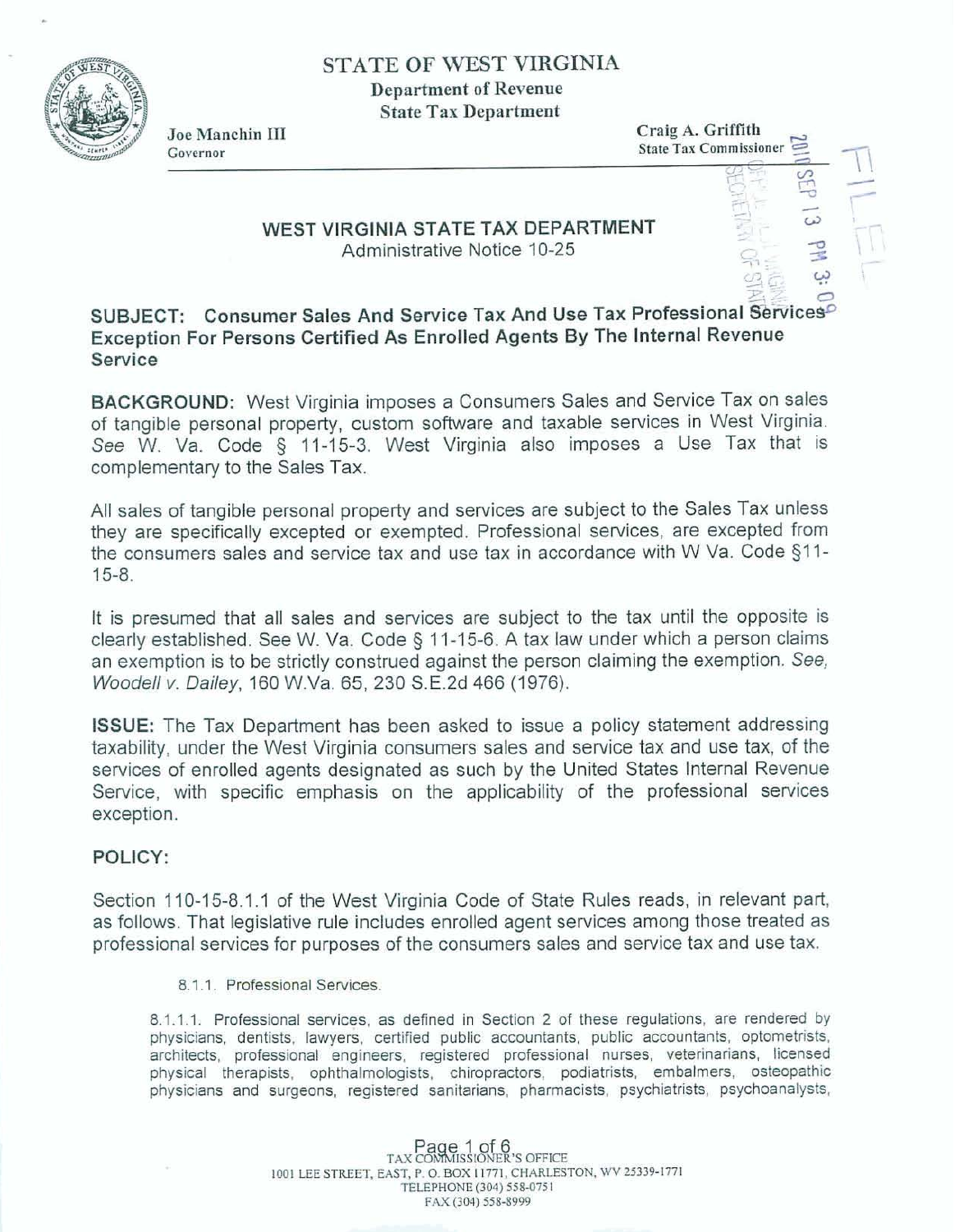psychologists, landscape architects, registered professional court reporters, licensed social workers, enrolled agents, professional foresters, licensed real estate appraisers and certified real estate appraisers licensed in accordance with W. Va. Code '37-14-1 et seq.. nursing home administrators, licensed professional counselors and licensed real estate brokers. Persons who provide services classified as nonprofessional for consumers sales and service tax purposes include interior decorators, private detectives/investigators, security guards, bookkeepers, forestors, truck driving schools, hearing aid dealerslfitters, contractors, electricians, musicians, and hospital administrators; the foregoing listing is not all-inclusive but intended as containing examples of trades and occupations. The determination as to whether other activities are "professional" in nature will be determined by the State Tax Division on a case-by-case basis unless the Legislature amends W. Va. Code '11-15-1 et seq. to provide that a specified activity is "professional." When making a determination as to whether other activities fall within the "professional" classification, the Tax Department will consider such things as the level of education required for the activity, the nature and extent of nationally recognized standards for performance, licensing requirements on the State and national level, and the extent of continuing education requirements.

 $\sim$   $\sim$ 

Emphasis added.

The professional services for which the West Virginia Code §11-15-8 exception applies are only those services that are provided under the professional licensure or certification of the particular professional services provider.

Section 110-15-2.65 defines the term "professional service" as follows:

2.65. "Professional service" means and includes an activity recognized as professional under common law, its natural and logical derivatives, an activity determined by the State Tax Division to be professional, and any activity determined by the West Virginia Legislature in W. Va. Code §11-15-1 et seq. to be professional. See Section 8.1.1 of these regulations.

Parsing this section into its components, it defines professional service as falling into 3 classifications:

(1) An activity recognized as professional at common law and **its** natural and logical derivatives.

Only three professions were recognized at common law. These were often referred to in common law as the "learned professions." They are medicine, law and theology. The logical derivatives of these 3 traditional professions are also included as "professional services."

Medicine - Medicine includes activities of the physician and the logical derivatives of professional medical service. Examples of the "logical and natural derivatives" for this profession are: Performance of medical examinations for the diagnosis of illness. injury or medical condition, performance of medical tests and medical interviews, issuance of prescriptions for medications or other treatments. performance and interpretation of medical and diagnostic tests. administration of medications and medical treatments, performance or surgery, performance of medical procedures for the treatment cure or remediation of diseases or injury to the patient.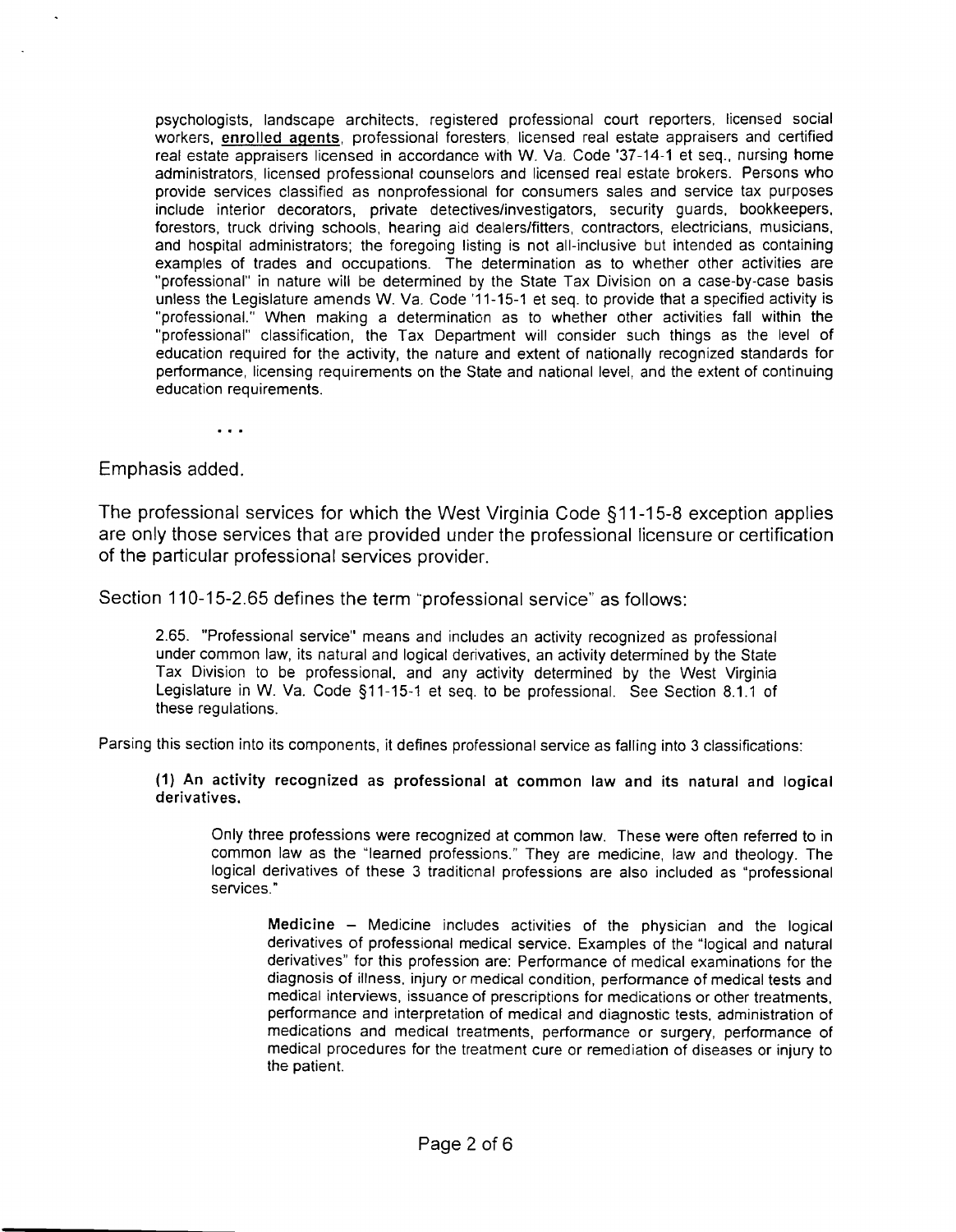Law - Law includes activities of the lawyer and the logical derivatives of professional legal service. Examples of the "logical and natural derivatives" for this profession are: Appearances in courts of law as legal counsel to a litigant, preparation of legal documents, including deeds, wills, bills of divorcement, pleadings, motions, summonses, complaints, decrees, and orders, providing legal counsel to clients, conducting depositions, voir dire, discovery and trials.

Theology - Theology includes activities of the priest or clergyman and the logical derivatives of that professional service. Examples of the "logical and natural derivatives" for this profession are: Officiating at any religious service or ceremony, such as weddings, funerals, baptisms, church services or mass. officiating at communion services, confessional services, counseling of congregants, chaplaincy services, training of novitiates, preparation and delivery of sermons, providing religious education, leading and providing prayer services, interpretation of scripture and teaching about religious writings and traditions, providing or sponsoring eleemosynary services such as feeding and clothing the poor, caring for the sick and destitute, providing shelter to the homeless, providing protection and refuge for lost, displaced, persecuted and "refugee" persons, and visitation for prisoners and "shut-in" persons.

(2) An activity determined by the State Tax Division to be professional. The Tax Department<br>has determined enrolled agents' services to be professional in 110-15-8.1.1.1. Code of State Rules, quoted above.

and

(3) Any activity determined by the West Virginia Legislature in W. Va. Code §11-15-1 et seq. to be professional.

Section 110-15-8.1.1.3 of the WV Code of State Rules reads as follows:

8.1.1.3. Professional persons who make sales of tangible personal property or who engage in activities which are not professional services shall collect consumers sales and service tax on such sales or services. For example, kennel services provided by a veterinarian are subject to tax.

Emphasis added.

Section 110-15-8.1.1.3 says that non-professional services provided by a licensed professional are taxable.

**For** example -- a physician's services are excepted from the consumers sales and service tax and use tax on all medical services provided -- i.e., services provided under or pursuant to the medical licensure are excepted.

But, any other services performed by that physician are taxable. So, if the physician has a side business such as a real estate management business or a bookkeeping business, the bookkeeping and real estate management are not services provided under a side business such as a real estate management business or a bookkeeping<br>business, the bookkeeping and real estate management are not services provided under<br>the physician's professional licensure, and so are **taxable** s

Section 10.4 of U.S. Treasury Department Circular No. 230, 31 CFR 10 ("Circular 230" hereinafter) reads as follows: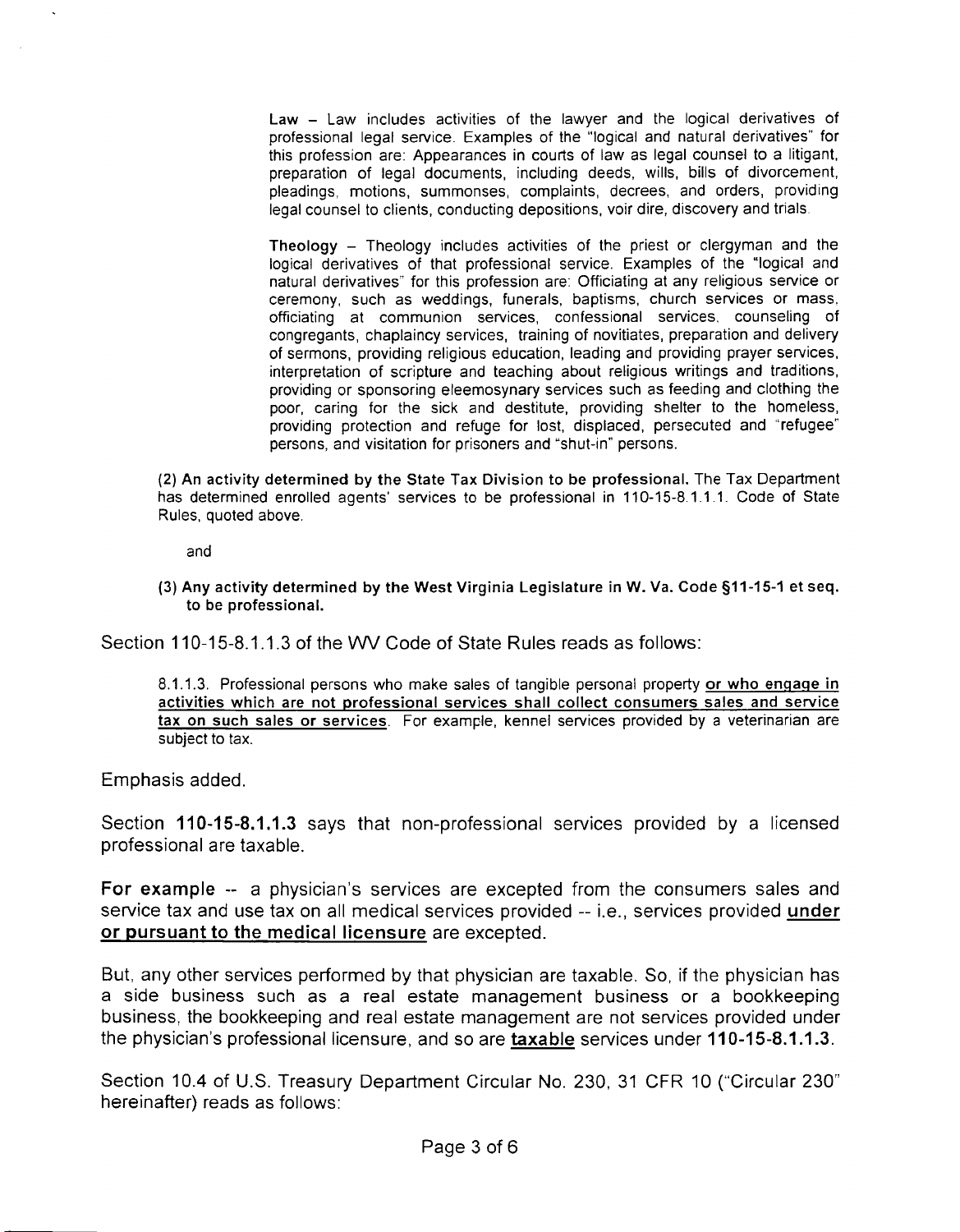§ **10.4** Eligibility for enrollment **as** an enrolled agent **or** enrolled retirement plan agent.

(a) Enrollment as an enrolled agent upon examination. The Director of the Office of Professional Responsibility may grant enrollment as an enrolled agent to an applicant who demonstrates special competence in tax matters by written examination administered by, or administered under the oversight of, the Director of the Office of Professional Responsibility and who has not engaged in any conduct that would justify the censure, suspension, or disbarment of any practitioner under the provisions of this part.

Section 10.3(c) of Circular 230 reads as follows:

Enrolled agents. Any individual enrolled as an agent pursuant to this part who is not currently under suspension or disbarment from practice before the lnternal Revenue Service may practice before the lnternal Revenue Service.

Practice before the lnternal Revenue Service ("IRS") is discussed in Circular 230 at Section 10.2(a)(4). Under lnternal Revenue Service Circular **230,** Section **10.2(a)(4),**  the services specifically enumerated as enrolled agent services are specified as follows:

Practice before the Internal Revenue Service comprehends all matters connected with the presentation to the lnternal Revenue Service or any of its officers or employees relating to a taxpayer's rights, privileges, or liabilities under laws or regulations administered by the lnternal Revenue Service. Such presentations include, but are not limited to, preparing and filing documents, corresponding and communicating with the lnternal Revenue Service, rendering written advice with respect to any entity, transaction, plan or arrangement, or other plan or arrangement having a potential for tax avoidance or evasions, and representing a client at conferences, hearings and meetings.

These are the services that the enrolled agent is authorized to provide under the IRS Circular 230 "professional licensure or certification." And these are the enrolled agent services that would be treated as non-taxable "professional services" for purposes of the West Virginia consumers sales and service tax and use tax.

If the enrolled agent also has (for example) a real estate management business or a bookkeeping service, or a building inspection business, these services are outside of the range of services authorized to be performed under the IRS "enrolled agent certification." Therefore, real estate management, bookkeeping and building inspection services performed by an enrolled agent are subject to the West Virginia consumers sales and service tax and use tax.

The IRS enrolled agent certification relates only to authorization of the individual enrolled agent to practice before the lnternal Revenue Service. lnternal Revenue Service enrolled agent certification does not provide authorization for the enrolled agent to engage in any other activity.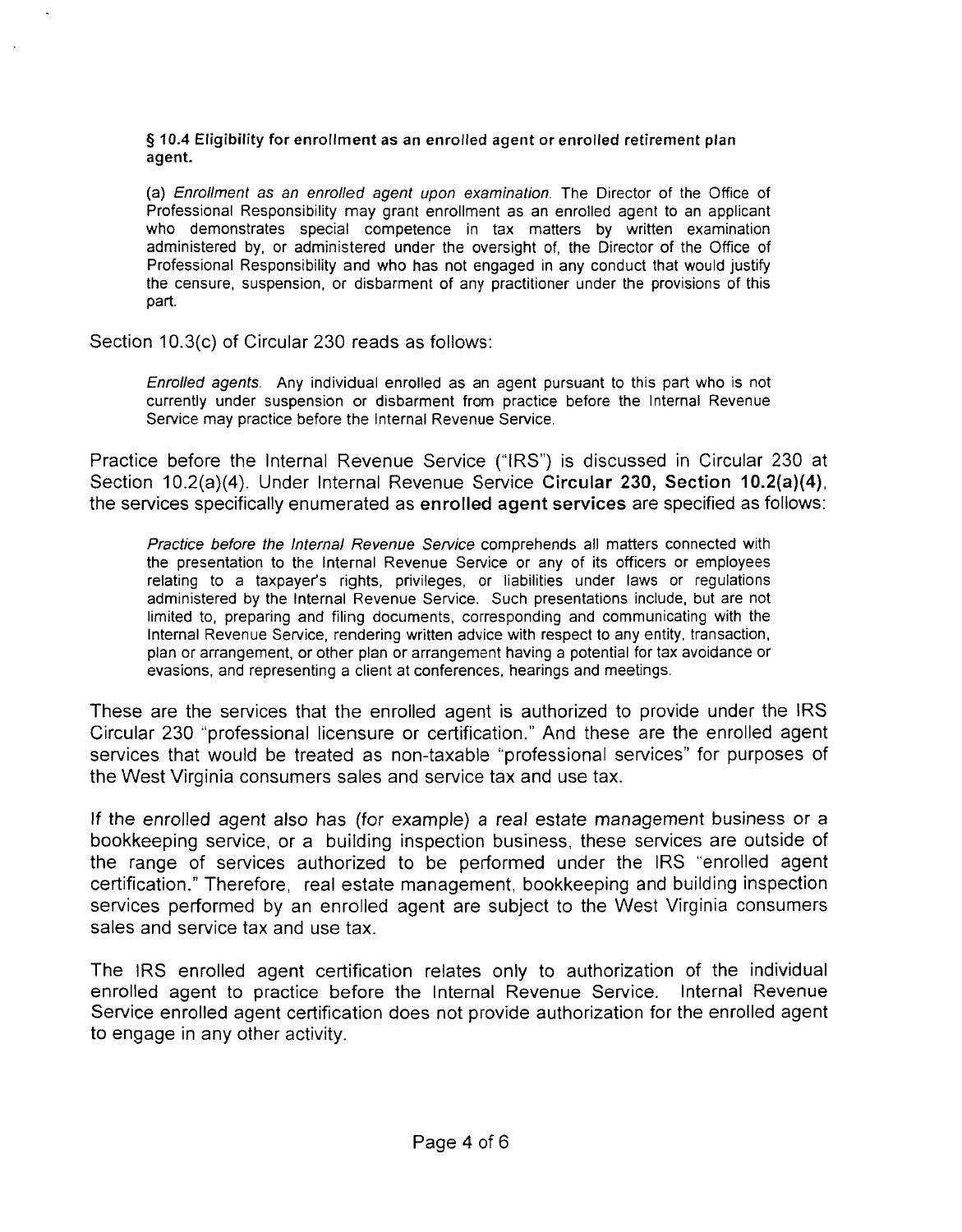Enrolled agent certification does not authorize the enrolled agent to represent a client before the West Virginia Office of Tax Appeals or before any West Virginia Circuit Court or the Supreme Court of Appeals of West Virginia.

We note parenthetically that section 121-1-17 of the Code of State Rules, the procedural rules of practice and procedure before the West Virginia Office of Tax Appeals, refers to representation of a petitioner before the Office of Tax Appeals by **"virtually any** . . . **adult person"** through an executed power of attorney. Enrolled agents are among the named examples. This rule does not confer professional services status to an enrolled agent's representation of a petitioner before the Office of Tax Appeals.

Enrolled agent representation of a petitioner before the Office of Tax Appeals is taxable under the West Virginia consumers sales and service tax and use tax.

Enrolled agents are authorized to present, to the lnternal Revenue Service, matters relating to a client's rights, privileges or liabilities under laws and regulations administered by the lnternal Revenue Service. Enrolled agents are also authorized to represent a client at hearings before the lnternal Revenue Service, and to prepare and file necessary documents, correspondence and communications related to that representation.

Only the following services provided by enrolled agents are non-taxable for purposes of the consumers sales and service tax and use tax. All other services provide by an enrolled agent are typically taxable.

**(1)** Oral or written presentation to the lnternal Revenue Service its officers or employees of documents, correspondence and communications, directly relating to the rights, privileges, or liabilities of a client of the enrolled agent, under laws or regulations administered by the lnternal Revenue Service.

This includes preparation for any such presentation and preparation and filing of business or individual Federal tax returns with the lnternal Revenue Service, including schedules, forms and other required Federal return documents. amended returns, claims for refund, and affidavits on behalf of a client.

- **(2)** The rendering of written or oral Federal tax advice to a client of the enrolled agent directly relating to the rights, privileges, or liabilities of the client under laws or regulations administered by the lnternal Revenue Service.
- **(3)** Representing a client at conferences, hearings and meetings with the lnternal Revenue Service its officers or employees, if the conferences, hearings and meetings directly relate to the rights, privileges, or liabilities of a client of the enrolled agent, under laws or regulations administered by the lnternal Revenue Service. This includes preparation for such conferences, hearings and meetings.